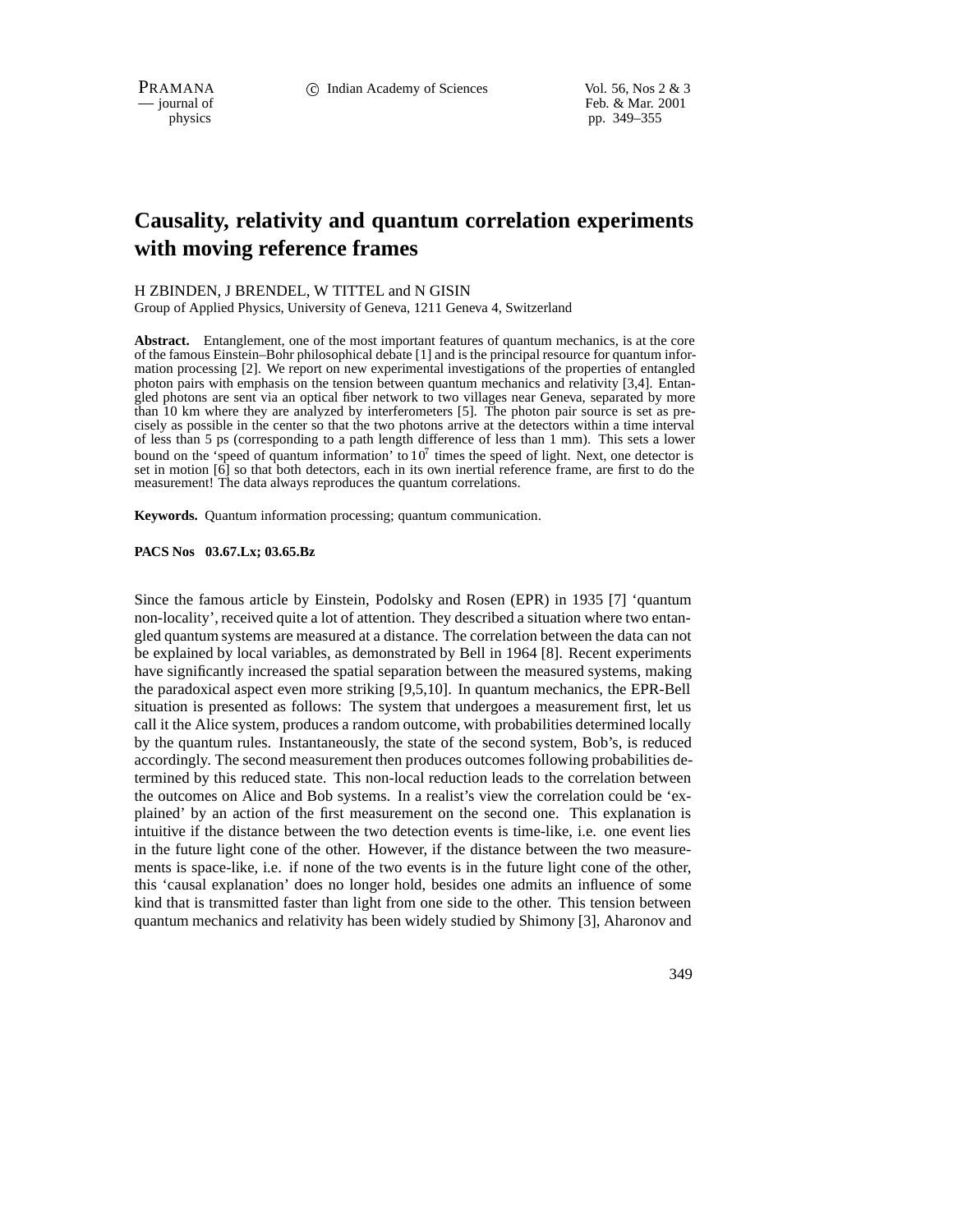## *H Zbinden et al*

Albert [4] and Percival [11] among many others. The quantum correlations, however, can not be used to communicate information faster than light. Indeed, the data on both sides, although highly correlated, is random. There is thus no obvious conflict with special relativity. Nevertheless, it is of great interest to explore the relation between the quantum world and special relativity. So far this has been done either with Bell experiments [12,13,5,10] or with purely theoretical means [3,4,14,11]. Here we present results on two experiments that go beyond the standard tests of Bell inequality. Their objective is to explore experimentally the possible limits of quantum mechanics. Without entering the never ending dispute between the realists and positivists, we aim to test the most peculiar predictions of quantum physics and to open the road for further experimental investigations of these no-longer purely philosophical questions.

The experimental setup is similar to our Franson-type Bell-experiment presented earlier in more detail [5,15], see figure 1. A source of time-energy entangled photons is located in a Swisscom terminal in the center of Geneva. It consists of a 30 mW 655 nm diode laser with external grating pumping a  $KNbO<sub>3</sub>$  nonlinear crystal in which some 655 nm photons are spontaneously downconverted into pairs of photons around 1310 nm. The photons are then sent through the Swisscom optical fiber network to two villages, Bellevue north of Geneva and Bernex south of Geneva. The bee-line between the two villages is of 10.6 km. There, the photons are analyzed by two identically imbalanced fiber optic Michelson interferometers (with Faraday mirrors to compensate for the fiber birefringence [15]). The use of optical circulators at the input ports provides access to both outputs of each interferometer. The photon counters are liquid nitrogen cooled, passively quenched Ge avalanche photodiodes. All detections trigger laser pulses that are sent to the coincidence electronics through another optical fibre. A time-to-amplitude converter with single channel analyzer selects the events with the right time interval (using 600 ps coincidence windows), corresponding to the two interfering possibilities when the photons take either both the short or both the long arm of their interferometer. We obtain typically 2 kcts/s single count rates



**Figure 1.** Schematic of the experiments that consist essentially of a photon pair source in Geneva and two analyzers in Bellevue and Bernex, respectively, seperated by 10.6 km. In the first experiment, the optical path lengths from the source  $(KNbO<sub>3</sub>-crystal)$ to the two photon counters APD1 and APD2 are exactly the same. In the second experiment, they are replaced by an absorbing surface A and a rotating wheel, again both at equal distances from the source.

### 350 *Pramana – J. Phys.,* **Vol. 56, Nos 2 & 3, Feb. & Mar. 2001**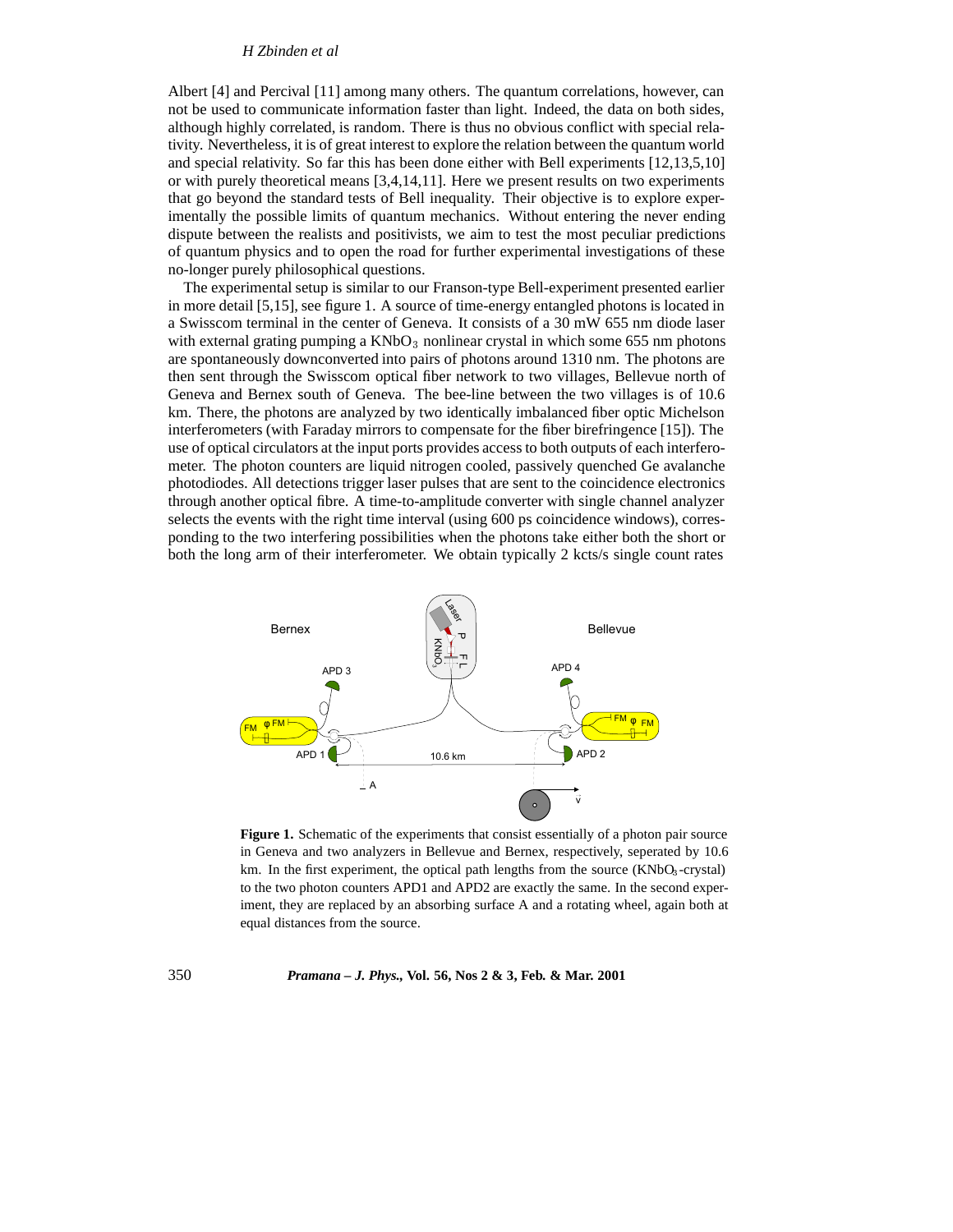#### *Quantum correlation experiments*

and a mean value of about 3 coincidences per second (incl. 2 accidentals). This is significantly lower than in our previous experiments [15] because of the optical filters that we had to use (see below) which reduce the spectral width of the downconverted photons.

The cases when the photons either both take the short arm of their interferometers, or both take the long arm, are indistinguishable (provided the coherence of the pump laser is larger than the interferometers' imbalancement) leading to interference according to Feynman's criterion. Indeed, the quantum correlations are a consequence of interference in the coincidence count rates that depend on the sum of the phases in both interferometers. The correlations can be measured between any pair of outputs, one of each interferometer. The interferometers are temperature controlled. The one in Bernex is kept at a constant temperature of <sup>31</sup> C, while the temperature of the interferometer in Bellevue is scanned between 30.5 and 37.5 °C. This produces a variation of the phase of about  $10 \cdot 2\pi$ . We can thus continuously measure the correlation as a function of the phase. The interferometers' imbalancement was measured to be equal when the temperature is  $34^{\circ}$ C.

When two events are space-like separated there always exists a reference frame in which, according to special relativity, they are simultaneous. However, in general, this reference frame differs from the natural reference frame of the experiments in which the source, the analyzers and the detectors are at rest. The aim of our first experiment is to equilibrate the lengths and the chromatic dispersions of both fiber links from the source to Bernex and to Bellevue so that the detection events are simultaneous in the natural Geneva reference frame. More precisely, we equilibrate the paths to the detectors, assuming that the 'choice device'is the detector. This is the most natural choice since it is there, where the irreversible decoherence (the transition from the quantum to the classical) happens. Particularly, we assume that the transition happens in the first microns of the detector, where the absorption takes place. To adjust roughly the distances we add 1.5 km of optical fiber on a spool on the link to Bellevue. Furthermore we add about 500 meters of dispersion shifted fiber on the link to Bernex, this is necessary because the chromatic dispersion of this link is higher (dispersion shifted fibers have relatively high negative dispersion around 1300 nm). Finally, each fiber link measures in total about 10 km and has about 9 dB losses. Next, the fiber lengths are measured with a home made OTDR (optical time domain reflectometer) with a precision of a few cm. Short fiber pigtails are used for this adjustment. In a further step, we use another home made (but now commercial) low coherence interferometer [16] with 100  $\mu$ m resolution (using a LED with a 2 nm FWHM interference filter). Fine tuning is realized by pulling on a 2 meter long fiber on a rail with a micrometer-screw (optical fibers have a 1% elasticity domain).

The dispersion induced spreading of the wavepackets may easily be larger than the achievable precision of the positioning. To limit the spreading we take advantage of the 2 photon chromatic dispersion cancellation phenomena [17,18]: if the central wavelength of the downconverted photons is precisely at the (average) zero chromatic dispersion wavelength of the two fibers, then, in the domain where chromatic dispersion varies linearly, both photons undergo exactly the same delay. We thus measured accurately the chromatic dispersion of the fiber links and found the zero chromatic dispersion wavelength with a precision of  $\pm 0.2$  nm. This uncertainty determines together with non-linear terms of the chromatic dispersion the width of the 2-photon wave-packet at the detectors. Reducing the bandwidth of the downconverted photon with a 10 nm filter, we estimate that the resulting spread is below 5 ps (a detailed analysis will be published elsewhere [19]). The reduction

*Pramana – J. Phys.,* **Vol. 56, Nos 2 & 3, Feb. & Mar. 2001** 351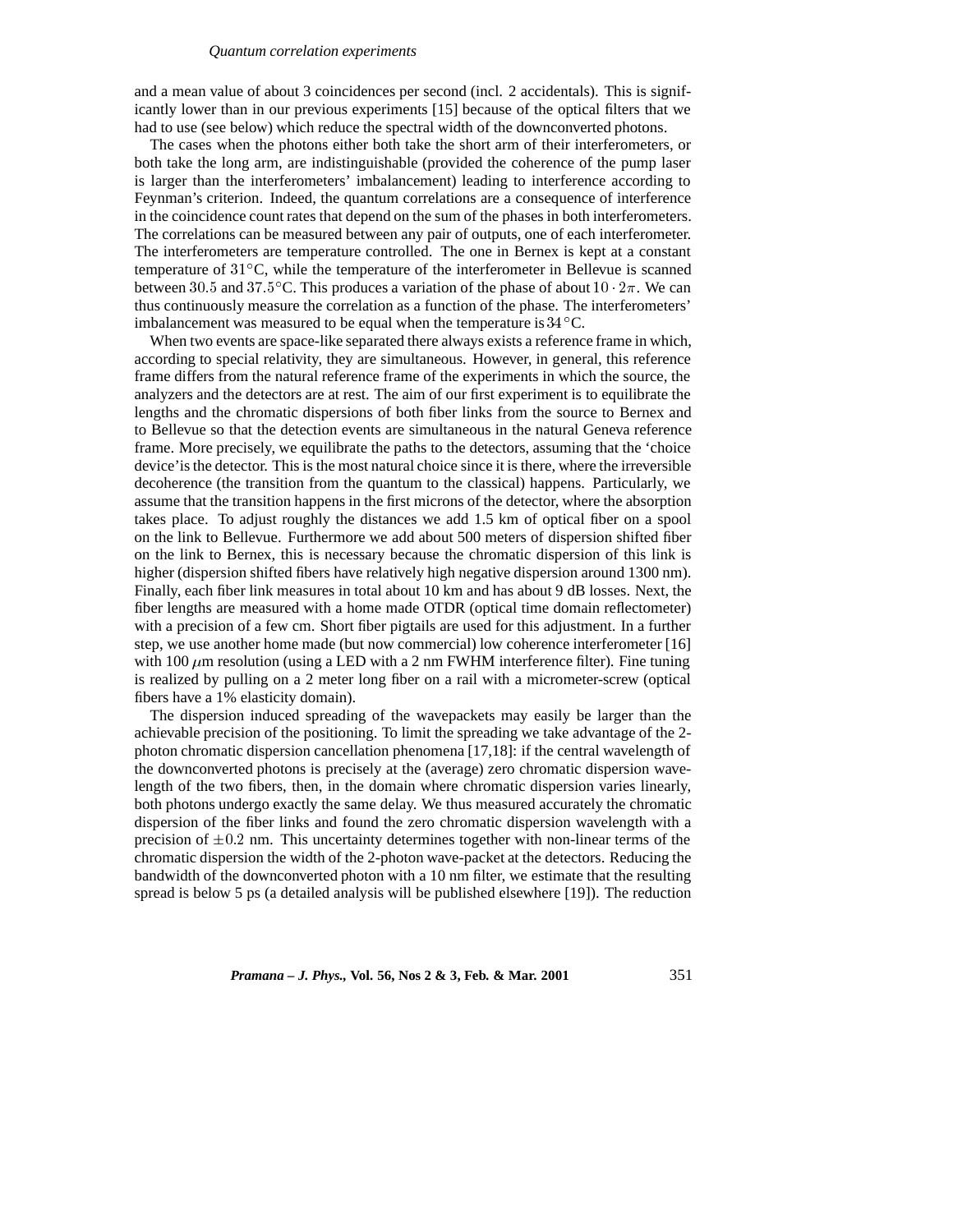of the bandwidth, however, goes with a reduction of the count rates to the values given above.

Due to thermal expansion, the optical lengths between Geneva and each of the villages changes by several mm over day. We observed that Bernex is drifting further away during the daytime, since this link is more exposed to temperature variations. The drift proves to be monotonic, in one direction during the day and in the other one during the night. So we aligned the paths taking in account the daily drift such that the optical distances from the source to the two interferometers will be perfectly equal some time later. During these few hours we continuously record the 2-photon interference fringes, varying uniformly the phase of the Bellevue interferometer. After an acquisition we confirm with a second measurement that the path lengths really passed through the equilibrium point. Many interferograms were collected over various day and night periods and measurement times. Figure 2 displays typical data taken over 6 hours while the optical link to Bernex lengthened by 2 mm with respect to the one to Bellevue. Inevitably, the curves show high statistical fluctuations due to the low count rate. In spite of this, one can state that the visibilitiy of the two photon interferogram remains constant. Especially, a reduced visibility over a scan span of 1 mm (corresponding to 5 ps) should easily be noticed. After substraction of the



**Figure 2.** 2-photon interference fringes measured over 6 hours, each data point corresponds to a time interval of 100 s. The difference of the optical path lengths is varying from  $-8$  to  $+1.3$  ps. Negative values mean that the detections occurs first in Bernex in the fixed Geneva–Bernex reference frame. In the moving Bellevue reference frame the detections happen first in Bellevue over the entire scan range, as indicated on the upper time scale. Despite this different time ordering no reduced visibility is observed.

352 *Pramana – J. Phys.,* **Vol. 56, Nos 2 & 3, Feb. & Mar. 2001**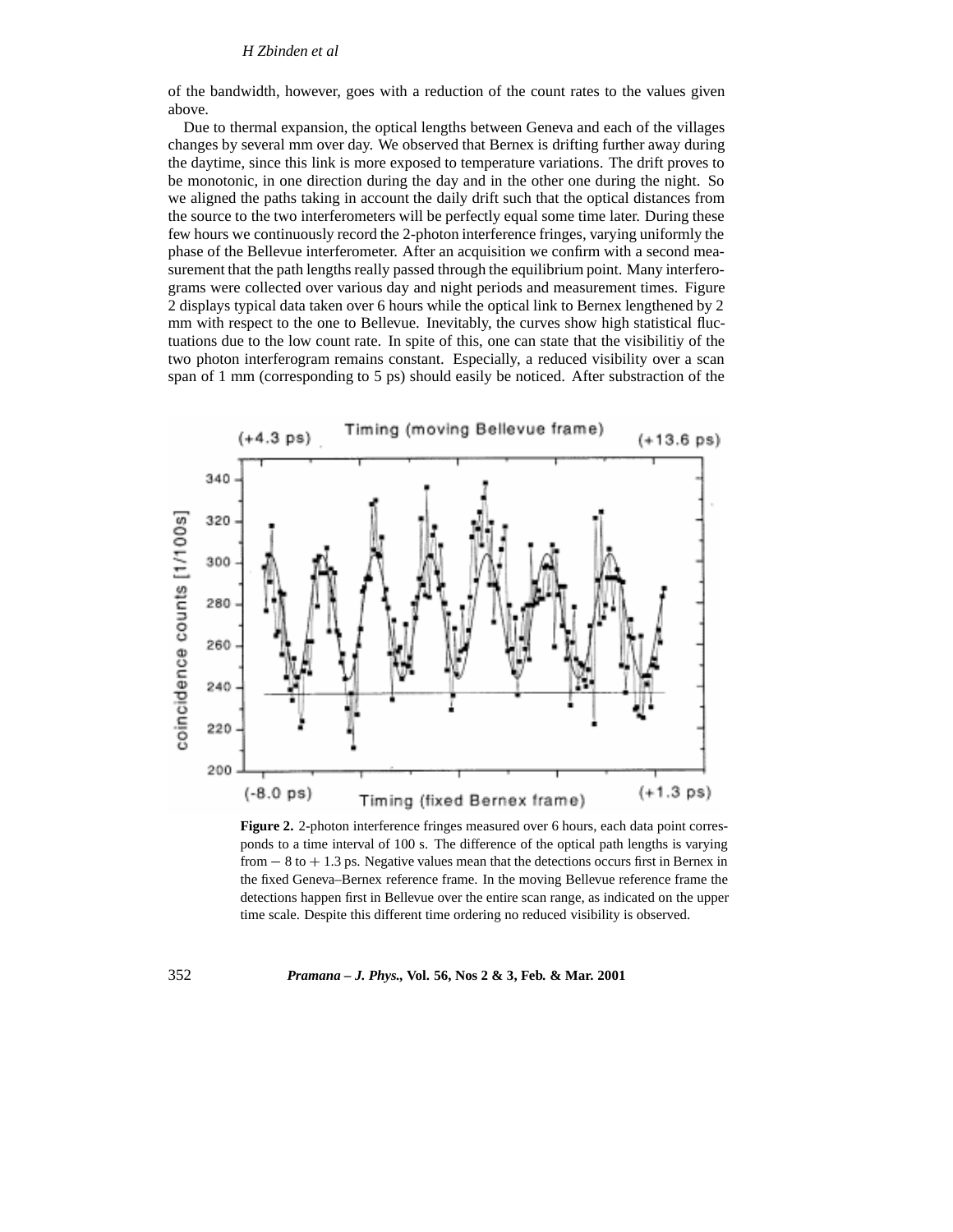$237\pm5$  cts/100 s accidental coincidences, the fit of figure 2 shows a constant fringe visibility of 83%, large enough for a violation of Bell's inequality. This demonstrates quantum correlation measurements simultaneous in the natural reference frame and we can set a conservative, nevertheless impressive lower bound on the speed of any hypothetical quantum influence (in the Geneva reference frame):

$$
\frac{10.6 \text{ km}}{5 \text{ ps}} \approx 2 \cdot 10^{15} \frac{m}{s} = \frac{2}{3} 10^7 c,
$$
 (1)

where  $c$  denotes the speed of light. Removing the 10 nm filter limiting the bandwidth of the photon pairs, one obtains less noisy curves that nicely demonstrate constant fringe visibility. In this case however, the lower bound given above must be reduced by an order of magnitude, due to the dispersion induced spreading of the photons.

Let us emphasize again that the above bound on the speed of 'quantum information' (quantum state preparation) is not in conflict with relativity. What can be said is that Alice can predict with certainty the quantum state of a photon 10 km away which was still in a completely mixed state some ps before. Whether this implies the transmission of some kind of information (or influence) is a matter of debate and models [20]. In this respect the recent progress on evaluating the cost of classical communication for the simulation of quantum correlation is interesting [21,22]: to simulate our experiment with classical communication one would not only need supraluminal communication, but the extreme nonrealistic speed of 10 million time the speed of light.

The aim of our second experiment is to investigate a situation were both Alice and Bob, each in their own natural reference frame, do perform the measurement before the other (or both after the other). It has been argued that in such a scenario the correlation might break down [6]. Indeed, one can imagine that in this situation each particle independently produces a random outcome (or at least, that the correlations drop below the Bell limit). According to special relativity, such a frame dependent chronology requires that Alice and Bob are in relative motion with a speed larger than [6]

$$
v \ge \frac{\delta t c^2}{L} \approx \frac{5 \text{ ps} \cdot c^2}{10.6 \text{ km}} \approx 42 \frac{m}{s},\tag{2}
$$

where  $\delta t$  is the uncertainty of the equilibration of the paths which is determined by the pulse spreading  $(< 5 \text{ ps})$ . Clearly, it is unpractical to speed up the entire interferometer plus liquid nitrogen cooled photon counters. We argue that this is not necessary and that actually a much simpler configuration suffices. We assume again that choice device is the detector, therefore only the detector has to be in motion. Moreover, the essential physics of a detector being the irreversible absorption of photons, we argue that it is not necessary to collect the data of the detector. The quantum correlation and its hypothetical breakdown can be measured using the other output ports of the interferometers, paying attention that the detectors (APD 3 and APD 4) attached to these second ports are further away. Further, we argue that there is no fundamental difference between a photon absorbed by the Ge layer followed by an inactivated detector and a photon absorbed by any black surface. The argument here is that the relevant physics happens in the absorption, not in the electronics (and even less in the human observer). Hence, we replace one of Alice's detector (in Bellevue) by the black painted edge of a fast rotating wheel (a 20 cm diameter aluminium disk of 1 cm thickness directly driven by a brushless 250 W DC motor). The wheel turns vertically at 10000 rpm leading to a tangent speed of 105 m/s. It is oriented with a compass

*Pramana – J. Phys.,* **Vol. 56, Nos 2 & 3, Feb. & Mar. 2001** 353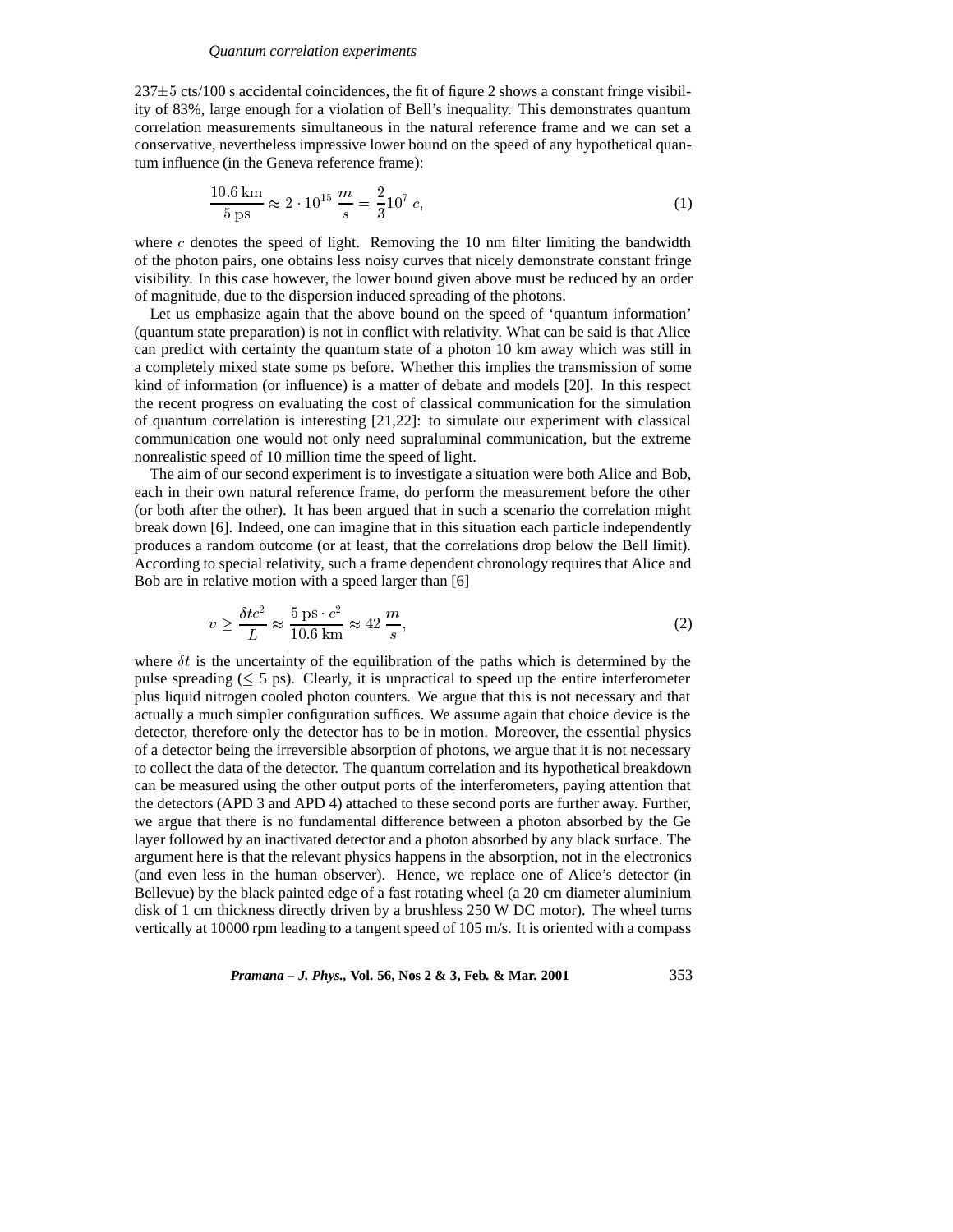## *H Zbinden et al*

to make it run away or towards the other observer at Bernex. The circular motion provides thus a good approximation to a linear one defining the inertial reference frame, since during the 50  $\mu$ s time of flight of the photon from the source, the wheel's edge moves only by about 5 mm. In addition to simplicity the identification of the 'choice device' to the edge of the wheel has the advantage that the choice device always moves in the same direction.

In all cases our experimental results are in good agreement with the quantum mechanical predictions and no breakdown of the quantum correlations was observed. Actually, the 2-photon fringes displayed in figure 2 were collected while the wheel was rotating, such that both measurements where 'before the other' (in their own inertial reference frame) over almost the entire scan range. We would like to mention that with the detectors as 'choice device' a breakdown of the correlations would allow to exploit 'non-locality' for supraluminal communication by slightly adapting the setup [19]. We also measured interferograms corresponding to the 'after-after' configuration by inversing the rotation of the wheel and with the wheel at rest, again with no evidence for a breakdown of the correlations.

It is a great time for quantum physics. Both its foundations and its potential applications are deeply explored by a growing community of physicists, mathematicians, computer scientists and philosophers. Entanglement between distant systems is the major resource for quantum communication and is at the core of the uneasiness many people face with the quantum world. We explored experimentally some of the most counter intuitive predictions of quantum theory, stressing the tension with relativity. Our results fully support the quantum predictions, re-enforcing our confidence in the possibility to base future understanding of our world and future technology on quantum principles. It also contributes to the renewed interest for experimental challenges to the interpretation of quantum mechanics and is relevant for the realist-positivist debate. 'Experimental metaphysics' questions [23] like 'what about the concept of states?', 'the concept of causalities?' will have to be (re)considered taking into account the results presented in this letter. For example, our results make it more difficult to view the 'projection postulate' as a compact description of a real physical phenomenon [24,25]. Actually, it seems that there are only three possibilities left. First, our argument in favor of the detector as 'choice device' may be wrong. To check this, further experiments are planned, in particular with moving beam-splitters [6]. Second, some physicists have argued that reduction of quantum states happen in some privileged frame [14], a hypothesis that deserves to be elaborated [11]. Finally, a many-universe view might be considered [26].

#### **Acknowledgements**

This work would not have been possible without the financial support of the 'Fondation Marcel Odier'. It also profited from support by Swisscom and the Swiss National Science Foundation. We would like to thank A Suarez for very stimulating discussions and H Inamori for preparing work during his stay in our lab.

## **References**

[1] See the reprint collection in *Quantum theory and measurement* edited by J A Wheeler and W H Zurek (Princeton Series in Physics, 1983)

354 *Pramana – J. Phys.,* **Vol. 56, Nos 2 & 3, Feb. & Mar. 2001**